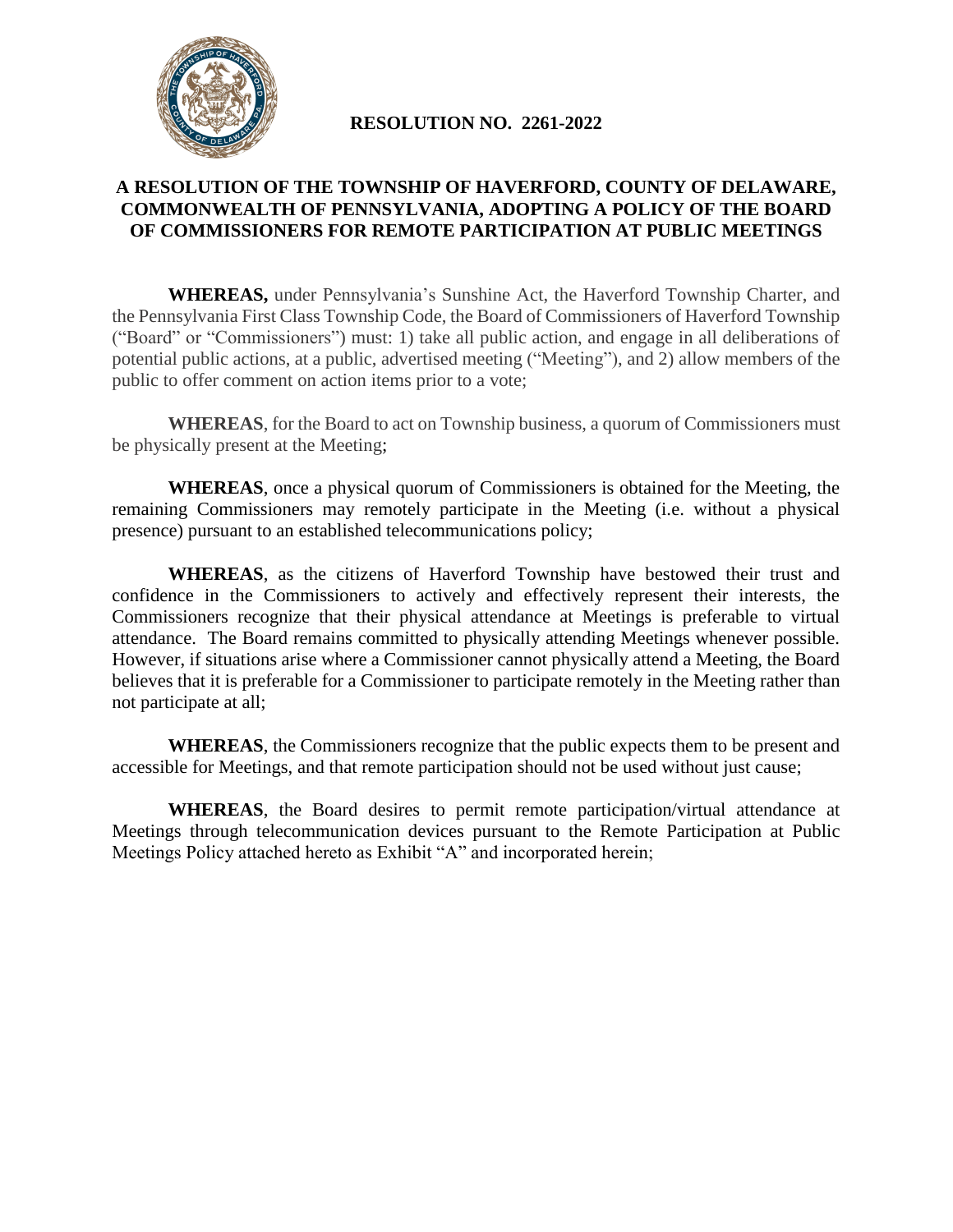**NOW, THEREFORE, BE IT RESOLVED,** the Board of Commissioners for the Township of Haverford does hereby adopt and establish the Remote Participation at Public Meetings Policy attached hereto as Exhibit "A." Such policy shall be effective thirty (30) days from the date of this Resolution.

**RESOLVED this 11th day of April, 2022.**

**TOWNSHIP OF HAVERFORD**

 $\overline{a}$ **BY: C. Lawrence Holmes**

**Board of Commissioners**

**President,**

 $\frac{1}{2}$ 

**Attest: David R. Burman Township Manager/Secretary**